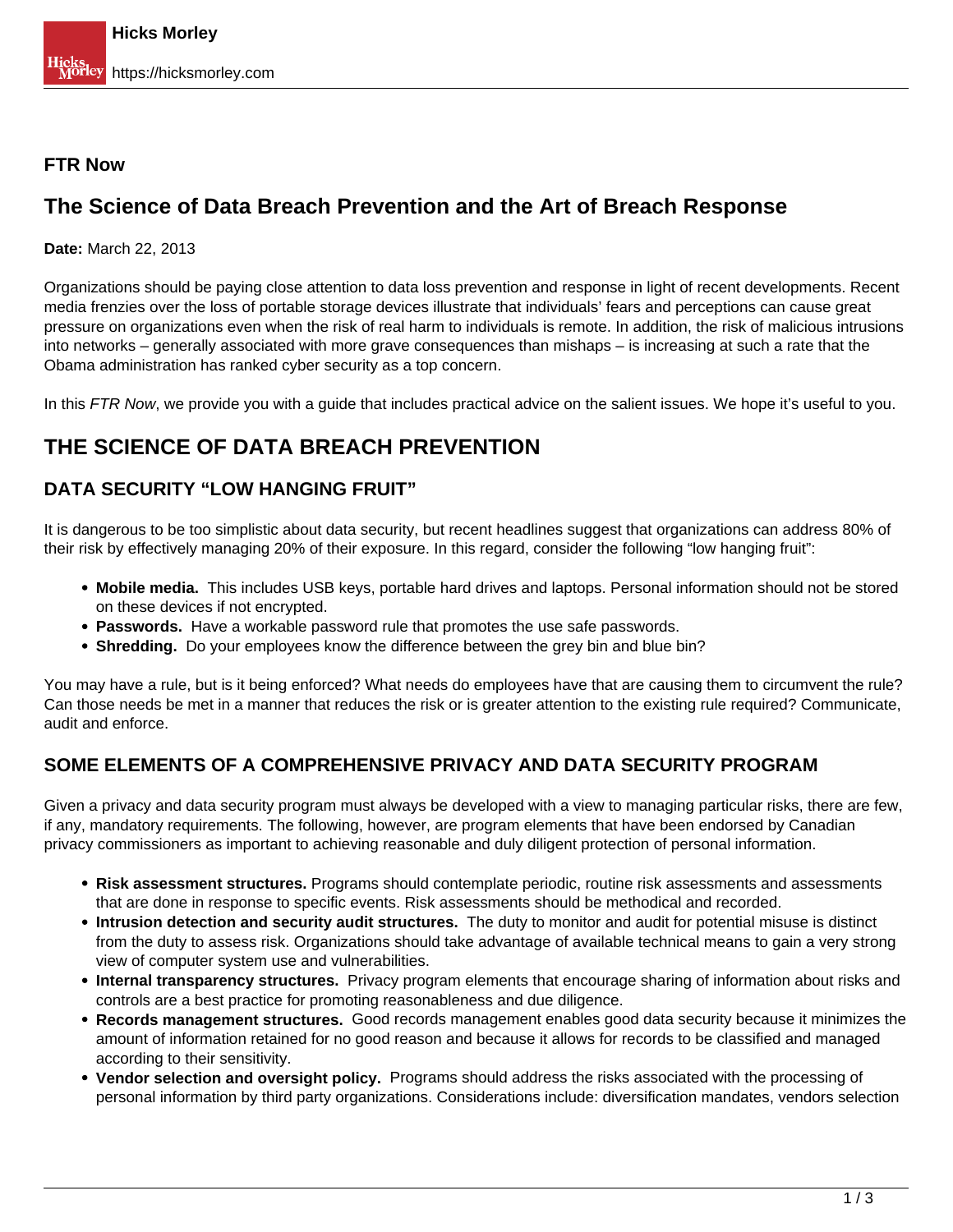procedures and criteria, contractual minima, consequence management and oversight.

- **Human resources policy.** Given the need to protect against the risk of employee neglect and purposeful malfeasance, privacy programs should identify and address key issues in which the protection of privacy should be considered in managing human resources. Consider hiring, orientation, supervision and termination.
- **Disposal procedures.** Disposal of records containing personal information has been the subject of great attention by Canadian privacy commissioners, who have provided relatively detailed guidance to organizations on what is required to meet the reasonableness and due diligence standard of care.
- **Privacy breach procedures.** Programs should contain a procedure that includes an obligation to immediately report incidents to the appropriate internal office and that structures the incident response process.

# **THE ART OF DATA BREACH RESPONSE**

### **THE INCIDENT RESPONSE PROCESS**

At some point, an "incident" involving the potential for unauthorized access to data (including data amounting to personal information) becomes a "breach" – an incident involving reasonably foreseeable harm.

The incident response process is about taking all steps reasonably necessary to appreciate and prevent foreseeable harms and about learning from the incident to improve how data is kept secure.

- **Contain.** Take immediate steps to reduce the risk of unauthorized access.
- **Investigate.** Gather evidence and determine the key facts that characterize the incident and its risks.
- **Assess.** If there has been a breach, consider whether it has been contained. Consider what is necessary to mitigate. Consider the cause of the incident and its significance to the company's data security program.
- **Mitigate.** Share information and take other steps reasonable to ameliorate the consequences of the breach.
- **Strengthen.** Identify and plan for improvements that will reduce the likelihood of similar risks.

#### **INCIDENT RESPONSE DOS**

- **Have a plan.** Decision-making authority (and accountability) must be clear to enable decisive action in the event of an incident.
- **Have a team.** This is a multi-disciplinary problem. Legal, the privacy office and IT are key stakeholders. You will also often need IT security and crises communications expertise. Identify the key players in advance.
- **Take what appears to be small seriously.** Incidents occur frequently. Every incident will not justify the same approach and the same commitment of resources. Be very careful in the initial assessment; what looks like a minor incident may be turn out to be a big incident.
- **Beware of conflicting interests.** People in the company will protect their interests and may even hide facts. Develop a fact-gathering process with this in mind. Use a skilled investigator to conduct interviews.

### **INCIDENT RESPONSE DON'TS**

- **Rush to notify.** You may be criticized for being slow to notify potentially affected individuals, but you will also harm your credibility because you have misappreciated the scope of a breach.
- **Be slow in investigation.** Conduct a reliable and expeditious investigation.
- **Expect perfect knowledge.** Expect to make some decisions and make some statements with a less than ideal grasp of the facts. Do your best. Communicate carefully given the lack of knowledge.
- **Think over e-mail.** Set a communication protocol for the team involved in managing the breach. Even if communications are structured to be privileged, the risks of thinking over e-mail usually exceed the benefits. Communicate facts by e-mail. Meet to discuss what to do about the facts – i.e., to plan. Use e-mail to implement your plan.